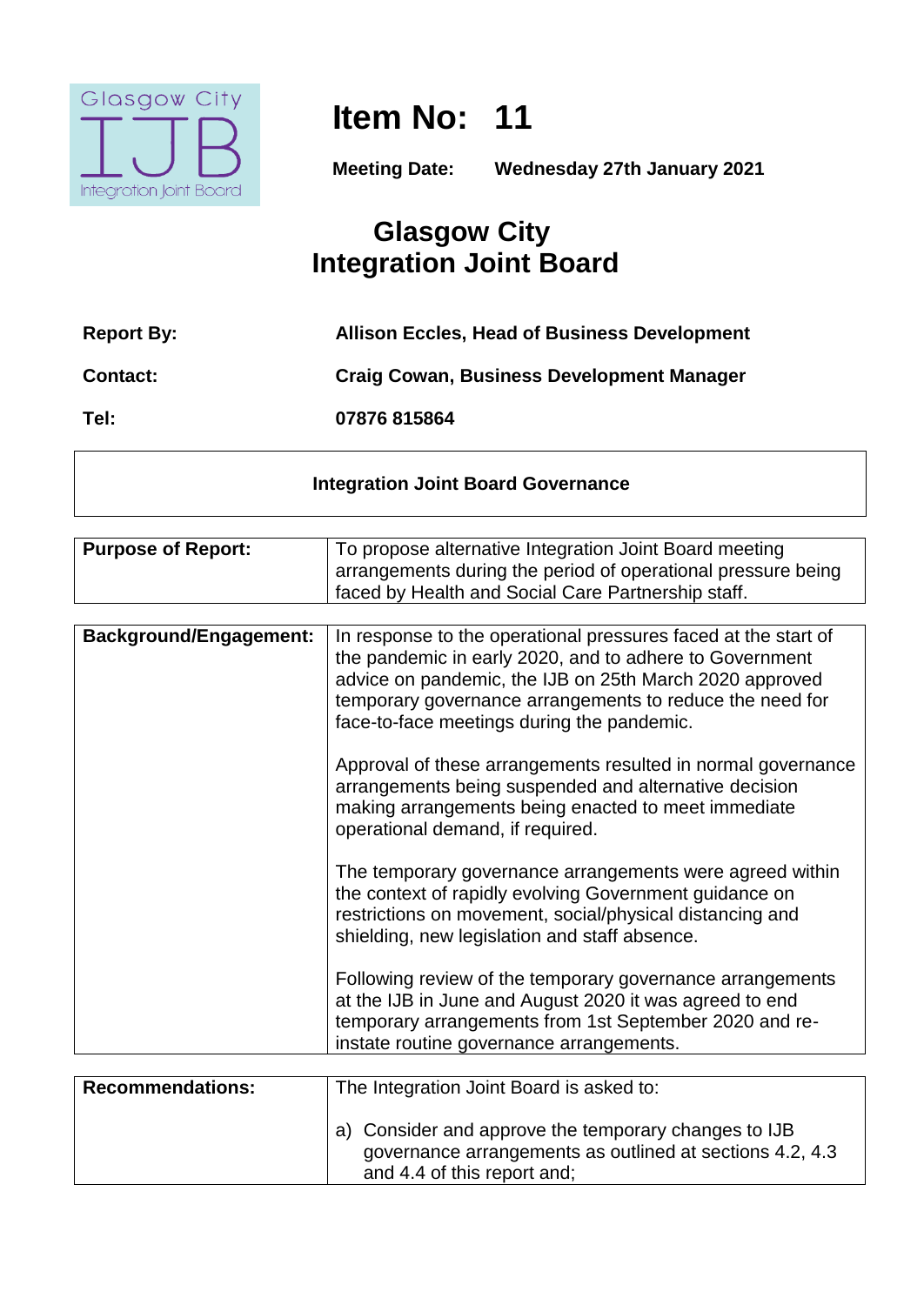| <b>OFFICIAL</b>                                                                                                                                             |
|-------------------------------------------------------------------------------------------------------------------------------------------------------------|
| b) Consider and approve the changes proposed at sections<br>4.5 and 4.6 in relation to the Finance, Audit and Scrutiny<br>and Public Engagement Committees. |

# **Relevance to Integration Joint Board Strategic Plan:**

None, relates to matters of governance.

**City Council:** 

# **Implications for Health and Social Care Partnership:**

| <b>Reference to National</b><br><b>Health &amp; Wellbeing</b><br><b>Outcome:</b> | None, relates to matters of governance. |
|----------------------------------------------------------------------------------|-----------------------------------------|
|                                                                                  |                                         |
| <b>Personnel:</b>                                                                | None, relates to matters of governance. |
| Carers:                                                                          | None, relates to matters of governance. |
|                                                                                  |                                         |
| <b>Provider Organisations:</b>                                                   | None, relates to matters of governance. |
|                                                                                  |                                         |
| <b>Equalities:</b>                                                               | None, relates to matters of governance. |
|                                                                                  |                                         |
| <b>Fairer Scotland</b><br><b>Compliance:</b>                                     | None, relates to matters of governance. |
|                                                                                  |                                         |
| <b>Financial:</b>                                                                | None, relates to matters of governance. |
|                                                                                  |                                         |
| Legal:                                                                           | None, relates to matters of governance. |
|                                                                                  |                                         |
| <b>Economic Impact:</b>                                                          | None, relates to matters of governance. |
|                                                                                  |                                         |
| <b>Sustainability:</b>                                                           | None, relates to matters of governance. |
| Sustainable Procurement<br>and Article 19:                                       | None, relates to matters of governance. |
|                                                                                  |                                         |
| <b>Risk Implications:</b>                                                        | None, relates to matters of governance. |
|                                                                                  |                                         |
| <b>Implications for Glasgow</b>                                                  | None, relates to matters of governance. |

| <b>Implications for NHS</b>         | None, relates to matters of governance. |
|-------------------------------------|-----------------------------------------|
| <b>Greater Glasgow &amp; Clyde:</b> |                                         |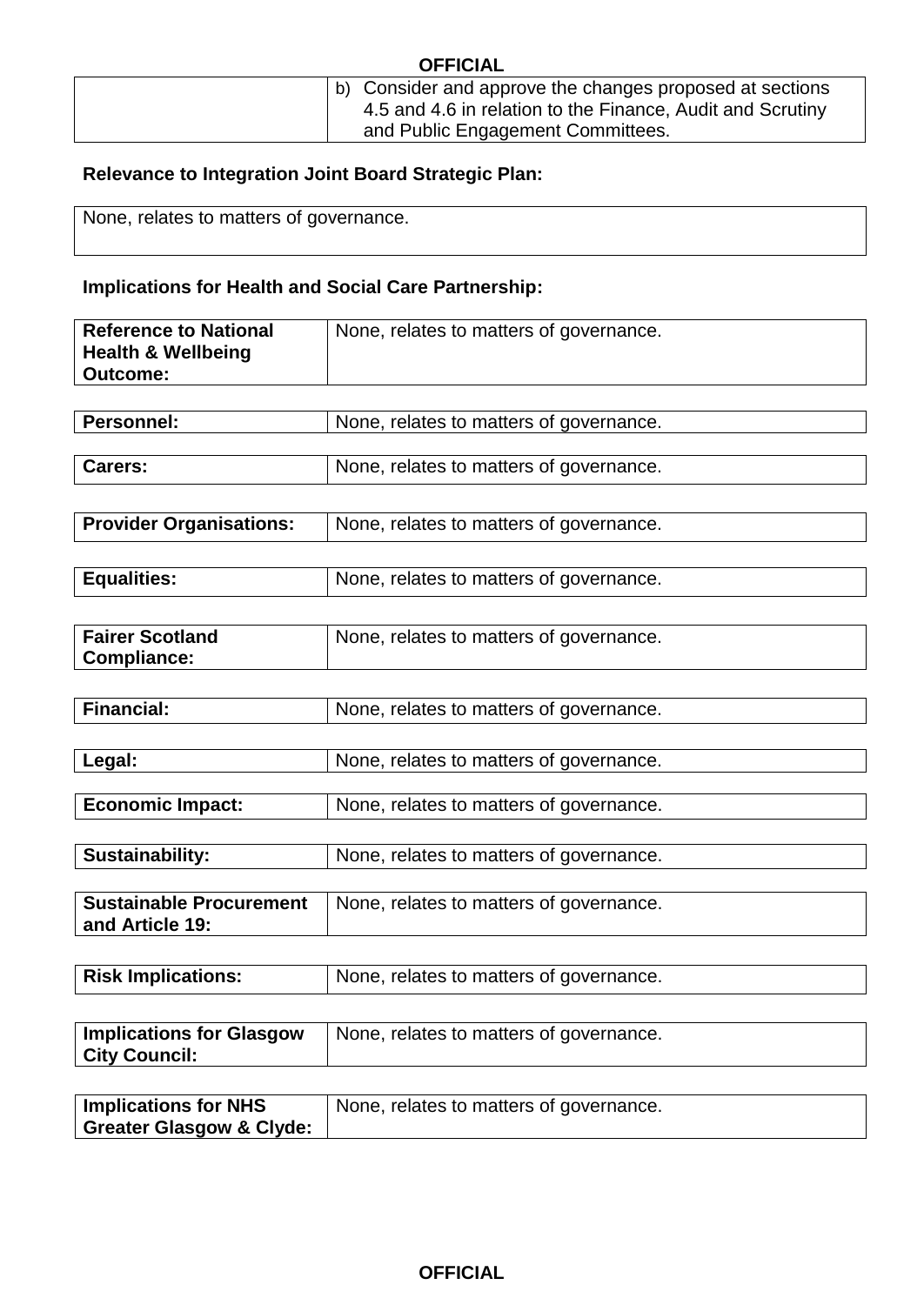#### **OFFICIAL**

| Direction Required to Council, Health Board or Both     |   |  |  |
|---------------------------------------------------------|---|--|--|
| Direction to:                                           |   |  |  |
| 1. No Direction Required                                | ⊠ |  |  |
| 2. Glasgow City Council                                 |   |  |  |
| 3. NHS Greater Glasgow & Clyde                          |   |  |  |
| 4. Glasgow City Council and NHS Greater Glasgow & Clyde |   |  |  |

#### **1. Purpose**

1.1 To propose alternative Integration Joint Board governance arrangements during the period of operational pressure being faced by Health and Social Care Partnership staff.

#### **2. Background**

- 2.1 In response to the operational pressures faced at the start of the pandemic in early 2020, and to adhere to Government advice on pandemic, the IJB on [25th March](https://glasgowcity.hscp.scot/sites/default/files/publications/Glasgow%20City%20IJB%20Temporary%20Decision%20Making%20Arrangements_0.pdf) 2020 approved temporary governance arrangements to reduce the need for faceto-face meetings during the pandemic.
- 2.2 Approval of these arrangements resulted in normal governance arrangements being suspended and alternative decision making arrangements being enacted to meet immediate operational demand, if required. At that time the IJB delegated authority to the Interim Chief Officer and the Chief Officer, Finance and Resources in consultation with the Chair and Vice Chair of the IJB and the Chair and Vice Chair of the Finance, Audit and Scrutiny Committee.
- 2.3 The temporary governance arrangements were agreed within the context of rapidly evolving Government guidance on restrictions on movement, social/physical distancing and shielding, new legislation and staff absence. All of which was placing significant pressure on the HSCP to meet operational delivery obligations through the development of innovative solutions for delivering services differently to meet the demands of the pandemic. The decision to move to delegated authority gave the HSCP the scope, where needed, to make quick and effective operational decisions.
- 2.4 Following review of the temporary governance arrangements at the IJB in [June](https://glasgowcity.hscp.scot/sites/default/files/publications/ITEM%20No%2007%20-%20Glasgow%20City%20IJB%20-%20Temporary%20Governance%20Arrangements_0_0.pdf) and [August](https://glasgowcity.hscp.scot/sites/default/files/publications/Glasgow%20City%20IJB%20-%20Temporary%20Governance%20Arrangements.pdf) 2020 it was agreed to end temporary arrangements from 1st September 2020 and re-instate routine governance arrangements. It was agreed by the IJB in August that this position will continue to be monitored and could be revisited in future if it was felt necessary to respond to any future change in the external environment.
- 2.5 Throughout the period of the temporary governance arrangements, reports pertaining to all decisions taken under delegated authority following consultation with the Chairs and Vice Chairs of the IJB and Finance, Audit and Scrutiny Committee were made available on the HSCP website: [https://glasgowcity.hscp.scot/meeting/ijb-temporary-decision-making](https://glasgowcity.hscp.scot/meeting/ijb-temporary-decision-making-arrangements)[arrangements.](https://glasgowcity.hscp.scot/meeting/ijb-temporary-decision-making-arrangements)

#### **OFFICIAL**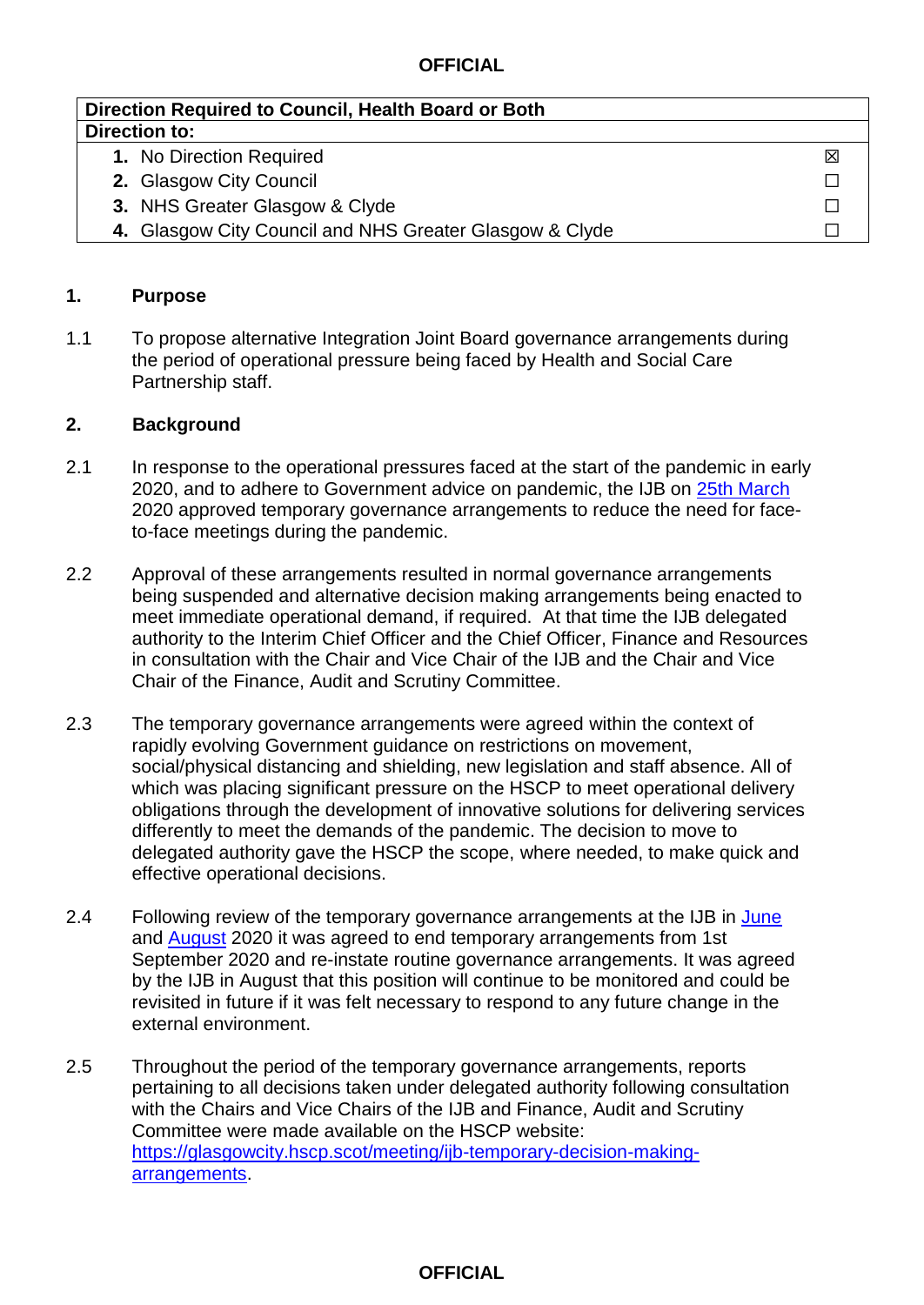## **3. Current context**

- 3.1 Since the re-instatement of routine governance arrangements, albeit with continuation of virtual meetings in line with ongoing Government guidance, Glasgow City HSCP shifted the focus to that of renewal/recovery in line with the Scottish Government Route Map, with a corresponding move to re-open buildings and re-starting suspended services.
- 3.2 The recent increase in transmission of the virus within the community, with the resultant tightening of restrictions imposed by the Scottish Government and impact on the resources of the HSCP, has again created significant operational pressures on the staff within the HSCP.
- 3.3 The impact on the HSCP as a result of the increased prevalence of the virus again necessitates consideration of changes to governance arrangements to support operational staff to manage the response to the pandemic whilst continuing to ensure the IJB can fulfil their governance responsibilities in relation to service planning and delivery. Members of the senior management and executive team are currently unable to commit the required time to prepare for and attend IJB meetings as they are currently structured without compromising their ability to manage the extreme pressures faced operationally.
- 3.4 At the recent IJB pre-agenda meeting, the Vice Chair suggested possible changes to the governance arrangements of the IJB during the current resurgence in the virus. Officers were asked to consider preparing a proposal to scale back the agenda of the IJB until the current pressures recede, limiting discussions at the IJB to a pre-determined selection of key business areas deemed business-critical. This approach has been adopted by NHS Greater Glasgow and Clyde to acknowledge the operational pressures facing staff and the need to prioritise time.

#### **4. Proposal**

- 4.1 Whilst the most recent surge in Covid cases has generated significant disruption within the HSCP, due for example to staff absence and increased demand for health and social care support, services have not been suspended or closed in the same way as they were in 2020. For this reason approval is not being sought at this time for a return to the temporary governance arrangements adopted in 2020.
- 4.2 The proposal is to reduce the agenda of the IJB to business-critical or time sensitive items that fall within a number of key business areas. Business-critical agenda items under these headings would be selected for discussion at the IJB by the Chief Officer and Chief Officer Finance and Resources, following discussion with the Chair and Vice Chair, on the basis of the operational climate at the time and an assessment of priority. This would drastically reduce the time commitment of officers to prepare reports and attend the Board meeting and enable them to focus more fully on the ongoing operational response to the pandemic.

# **OFFICIAL**